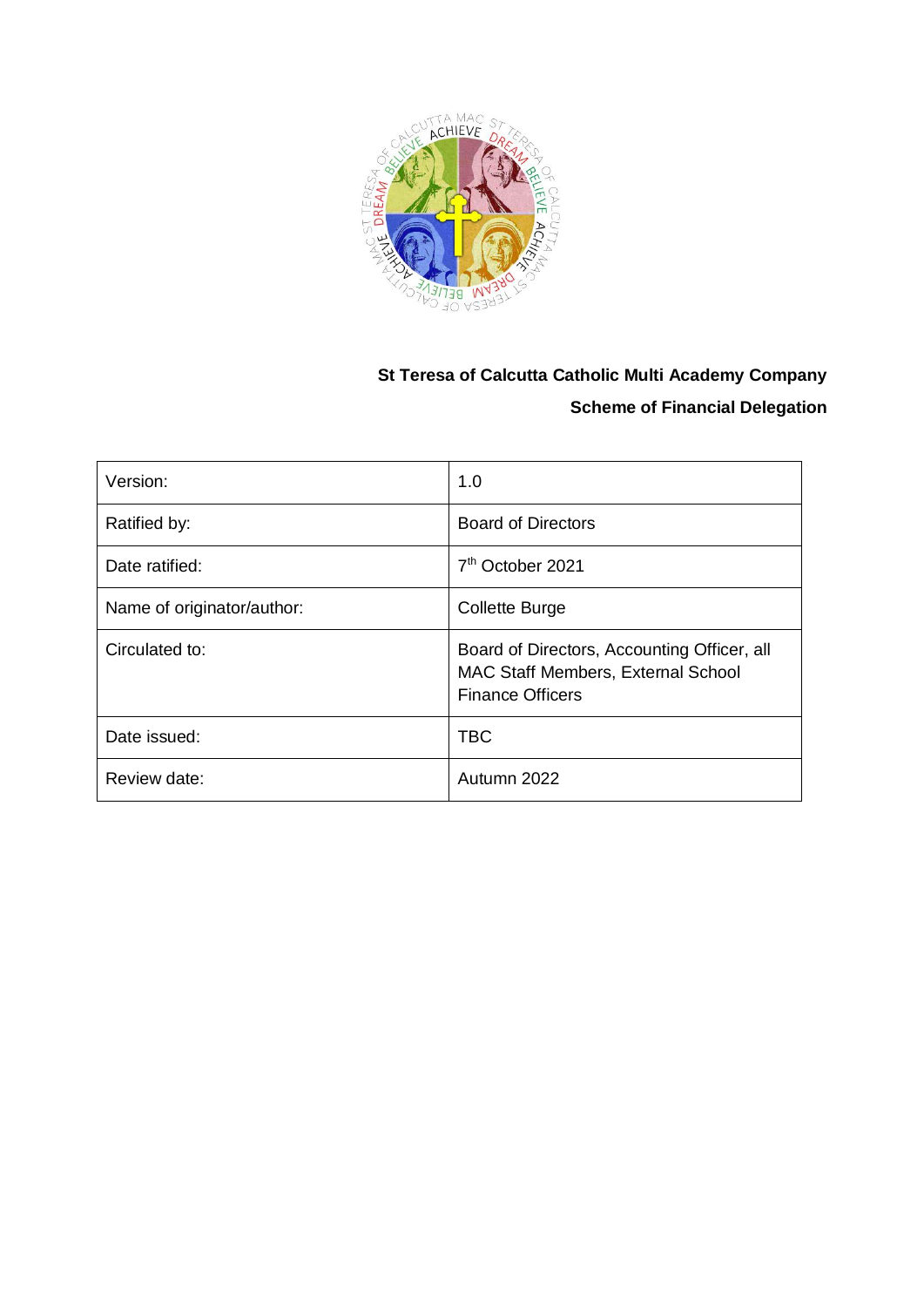| <b>Task</b>                                                                                                                                                                                                                                                                                                                                                                    | <b>School</b> | <b>Central</b><br><b>Team</b> | <b>Notes</b>                                                                                                  |                                                                                                               |
|--------------------------------------------------------------------------------------------------------------------------------------------------------------------------------------------------------------------------------------------------------------------------------------------------------------------------------------------------------------------------------|---------------|-------------------------------|---------------------------------------------------------------------------------------------------------------|---------------------------------------------------------------------------------------------------------------|
| <b>Purchasing Goods and Services</b>                                                                                                                                                                                                                                                                                                                                           |               |                               |                                                                                                               |                                                                                                               |
| <b>Purchase Order Raised</b>                                                                                                                                                                                                                                                                                                                                                   | $\checkmark$  |                               | All orders raised via Access Group:<br>Suppliers should be selected from the MAC's<br>approved suppliers list |                                                                                                               |
|                                                                                                                                                                                                                                                                                                                                                                                |               |                               | <b>Primary Schools</b><br>£5,000<br>than<br>Less<br><b>Headteacher</b>                                        | <b>Secondary Schools</b><br>Less than £1,000<br><b>Budget Holder</b><br>£1,001<br>£5,000<br>to<br>Headteacher |
| Order<br>Purchase<br>Authorised                                                                                                                                                                                                                                                                                                                                                |               | ✓                             | £5,001 to £10,000<br>Interim Chief<br>Finance<br><b>Officer</b>                                               | £5,001 to £10,000<br>Interim Chief Finance<br><b>Officer</b>                                                  |
|                                                                                                                                                                                                                                                                                                                                                                                |               |                               | £10,001 to £50,000<br><b>Catholic Senior Executive</b><br>Lead                                                | £10,001 to £50,000<br>Catholic<br>Senior<br><b>Executive Lead</b>                                             |
|                                                                                                                                                                                                                                                                                                                                                                                |               |                               | Greater than £50,000<br><b>Directors Resources Sub</b><br>Committee                                           | Greater than £50,000<br>Directors Resources<br><b>Sub Committee</b>                                           |
| Goods/Service<br>Receipted                                                                                                                                                                                                                                                                                                                                                     |               |                               | Via Access Group portal                                                                                       |                                                                                                               |
| <b>Invoice Processed</b>                                                                                                                                                                                                                                                                                                                                                       |               |                               | All invoices processed at school level.<br>Uploaded to Access - School to file on site.                       |                                                                                                               |
| Payment to supplier                                                                                                                                                                                                                                                                                                                                                            |               | ✓                             | All payments are made via BACS                                                                                |                                                                                                               |
| Remittance<br>advice<br>issued to supplier                                                                                                                                                                                                                                                                                                                                     |               |                               | All remittances are issued via email                                                                          |                                                                                                               |
| Multi-Pay Card Purchases – Purchases must demonstrate best value and the card should only be<br>used where no alternative purchase option is available (or there is a significant monetary benefit).<br>Note: normal purchase ordering processes for approval must be followed with proof of purchase<br>retained for audit purposes. See MAC Card Policy for further details. |               |                               |                                                                                                               |                                                                                                               |
| <b>Purchase Goods</b>                                                                                                                                                                                                                                                                                                                                                          |               |                               | Multi-pay card used to purchase goods where<br>no alternative purchase option is available                    |                                                                                                               |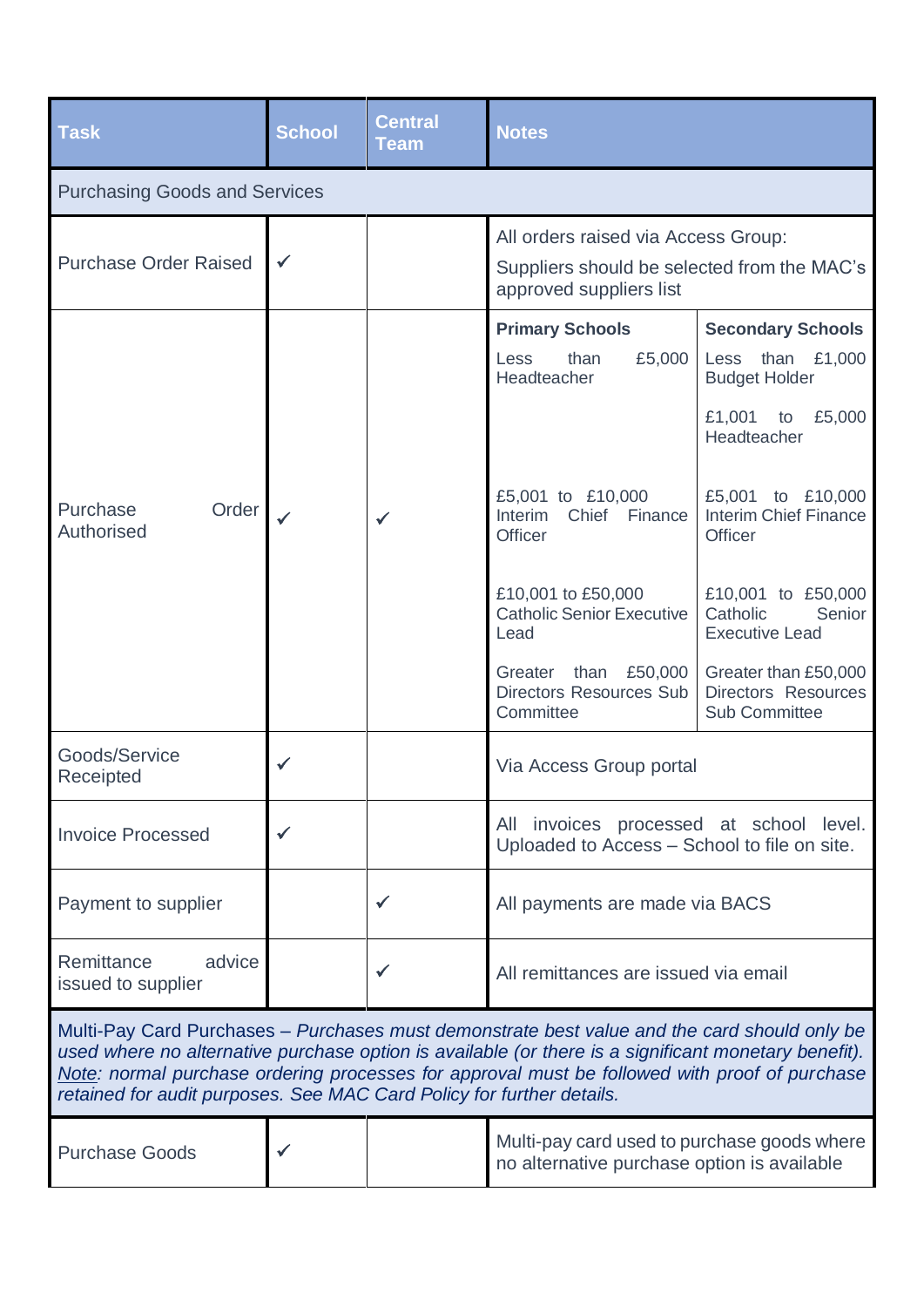| <b>Task</b>                                                                                                  | <b>School</b> | <b>Central</b><br><b>Team</b> | <b>Notes</b>                                                                                                     |
|--------------------------------------------------------------------------------------------------------------|---------------|-------------------------------|------------------------------------------------------------------------------------------------------------------|
| Invoice/Receipt                                                                                              | ✓             |                               | Summary log completed and<br>receipts<br>attached. Sent to Central Team                                          |
| <b>Payment Processed</b>                                                                                     |               |                               |                                                                                                                  |
| <b>Monthly Statement</b>                                                                                     |               |                               | Payments reconciled against the bank and<br>supporting documentation                                             |
| Other Payments (e.g. Refunds)                                                                                |               |                               |                                                                                                                  |
| Request for payment                                                                                          | ✓             |                               | A payment request is submitted to the MAC<br><b>Central Team</b>                                                 |
| <b>BACS Payment</b>                                                                                          |               |                               | In the first instance all payment requests are<br>paid via a BACS payment                                        |
| <b>Cheque Request</b>                                                                                        |               |                               | If no alternative payment option is available a<br>cheque request is submitted to the MAC<br><b>Central Team</b> |
| <b>Cheque Payment</b>                                                                                        |               |                               | Cheque raised, approved and despatched                                                                           |
| Other Cash Income – as per existing processes until common cashless system implemented during<br>first year. |               |                               |                                                                                                                  |
| Dinner Money (online cashless payments)                                                                      |               |                               |                                                                                                                  |
| Money<br>allocated<br>to<br>pupil/student account as<br>per cashless payment<br>report                       |               |                               |                                                                                                                  |
| Receipt for total amount<br>on cashless payment<br>report raised on finance<br>system                        |               |                               |                                                                                                                  |
| Income reconciled<br>as<br>the<br>of<br>bank<br>part<br>reconciliation process                               |               |                               |                                                                                                                  |
| Trip and Extra-curricular Activities Income (cash)                                                           |               |                               |                                                                                                                  |
| Money collected from<br>parent/pupil/student                                                                 |               |                               |                                                                                                                  |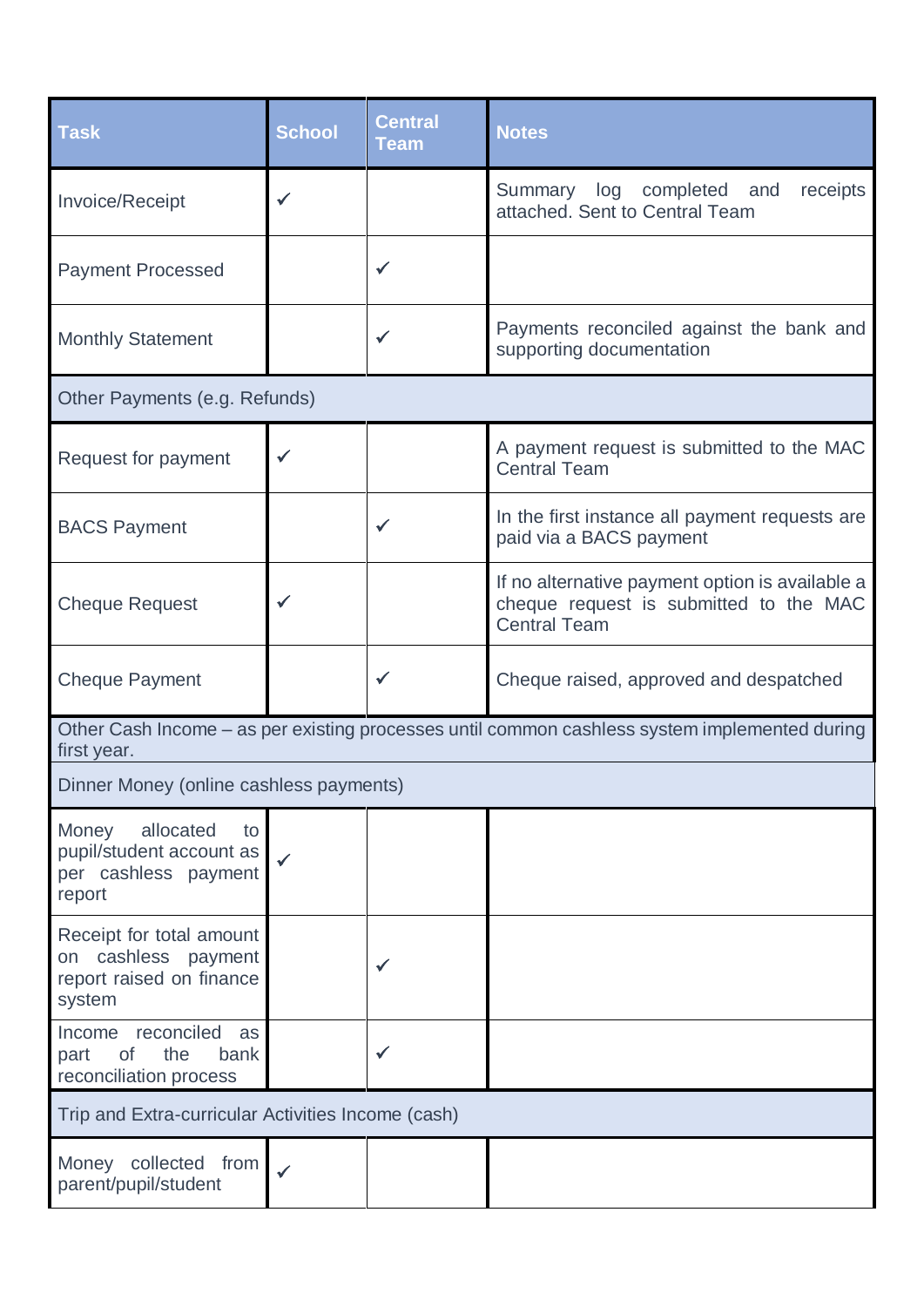| <b>Task</b>                                                                                  | <b>School</b> | <b>Central</b><br><b>Team</b> | <b>Notes</b>                                            |
|----------------------------------------------------------------------------------------------|---------------|-------------------------------|---------------------------------------------------------|
| allocated<br>Money<br>to<br>pupil/student record                                             | $\checkmark$  |                               | Trip records maintained by school                       |
| Money<br>counted<br>and<br>banked                                                            | ✓             |                               |                                                         |
| Receipt for total amount<br>raised on the finance<br>system                                  |               | $\checkmark$                  |                                                         |
| Income reconciled<br>as<br>the<br>of<br>bank<br>part<br>reconciliation process               |               | $\checkmark$                  |                                                         |
| Trip and Extra-curricular Activities Income (online cashless payments)                       |               |                               |                                                         |
| allocated<br>Money<br>to<br>pupil/student account as<br>per cashless payment<br>report       | ✓             |                               | Trip accounts maintained by school                      |
| Receipt for total amount<br>cashless payment<br>on<br>report raised on the<br>finance system |               | $\checkmark$                  |                                                         |
| Income reconciled as<br>the<br>of<br>bank<br>part<br>reconciliation process                  |               | $\checkmark$                  |                                                         |
| Sales Income (Lettings, Music Lessons, etc)                                                  |               |                               |                                                         |
| <b>Service</b><br>provided<br>(letting,<br>music lesson,<br>etc)                             |               |                               |                                                         |
| raised<br>Invoice<br>and<br>issued to customer or<br>parent                                  | $\checkmark$  |                               |                                                         |
| Payment received and<br>allocated against invoice                                            |               | ✓                             |                                                         |
| <b>Sales Receipts</b>                                                                        |               |                               | Sales Receipts issued via email                         |
| reconciled<br>Income<br>as<br>part<br>of<br>the<br>bank<br>reconciliation process            |               | $\checkmark$                  |                                                         |
| Outstanding<br>debts<br>chased and recovered                                                 | $\checkmark$  | $\checkmark$                  | Central Team will notify school of outstanding<br>debts |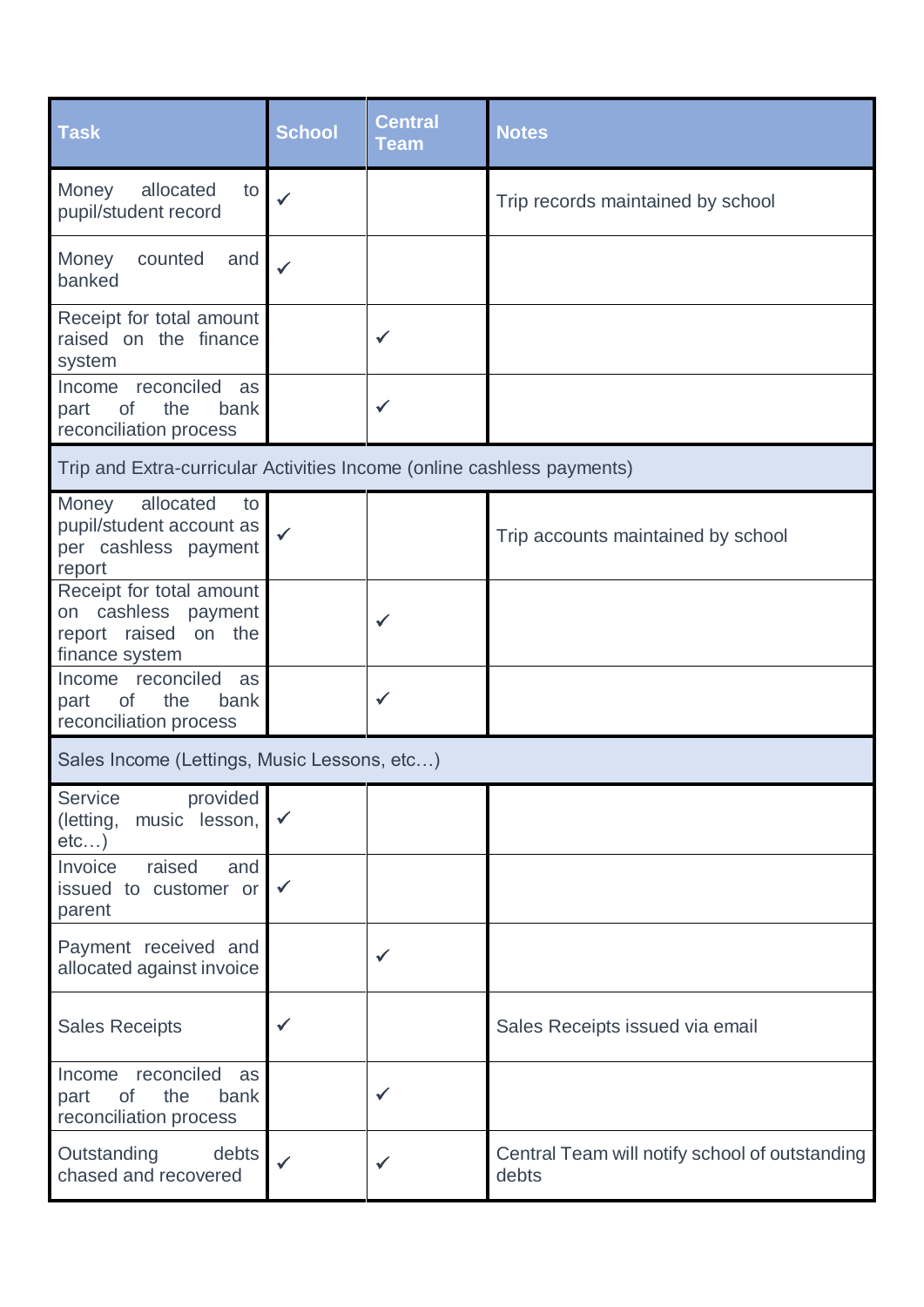| <b>Task</b>                                                    | <b>School</b> | <b>Central</b><br><b>Team</b> | <b>Notes</b>                                                                                                               |
|----------------------------------------------------------------|---------------|-------------------------------|----------------------------------------------------------------------------------------------------------------------------|
| <b>Debt Control</b>                                            |               |                               |                                                                                                                            |
| Monthly<br><b>Review</b><br><b>of</b><br><b>Debtors</b>        |               | ✓                             | Information shared with the school                                                                                         |
| Chasing Debts – parents<br>short term (Up to 60<br>days)       | $\checkmark$  |                               | Dinner money, trips, extra-curricular activities<br>and music tuition, etc                                                 |
| Chasing Debts – parents<br>long term (Greater than<br>60 days) |               | ✓                             |                                                                                                                            |
| Chasing debts -<br>All<br>Other                                |               | $\checkmark$                  | Lettings and other services provided to<br>external organisations                                                          |
| <b>Cash Management</b>                                         |               |                               |                                                                                                                            |
| Management of central<br>bank account                          |               | $\checkmark$                  |                                                                                                                            |
| <b>Cash-flow Forecasts</b>                                     |               | $\checkmark$                  |                                                                                                                            |
| Investments                                                    |               |                               | of<br>surplus<br><b>Investments</b><br>reserves,<br>recommendations made to the Directors of<br>the MAC for approval       |
| <b>Budget Monitoring</b>                                       |               |                               |                                                                                                                            |
| <b>Budget setting</b>                                          |               |                               | This will be a collaborative process between<br>the MAC and Headteacher, approved by<br><b>MAC Board</b>                   |
| <b>Budget Monitoring</b>                                       |               | ✓                             | Includes a minimum of one school visit per 1/2<br>term from a senior member of the MAC                                     |
| <b>Financial Reporting</b>                                     |               | ✓                             | Includes a monthly financial dashboard report<br>which will be shared with the Headteacher<br>and the Local Governing Body |
| <b>Audit and Preparation of Financial Statements</b>           |               |                               |                                                                                                                            |
| Audit preparation (Year<br>End and internal audit)             |               |                               | Note: Schools should maintain accurate<br>records of cash collected                                                        |